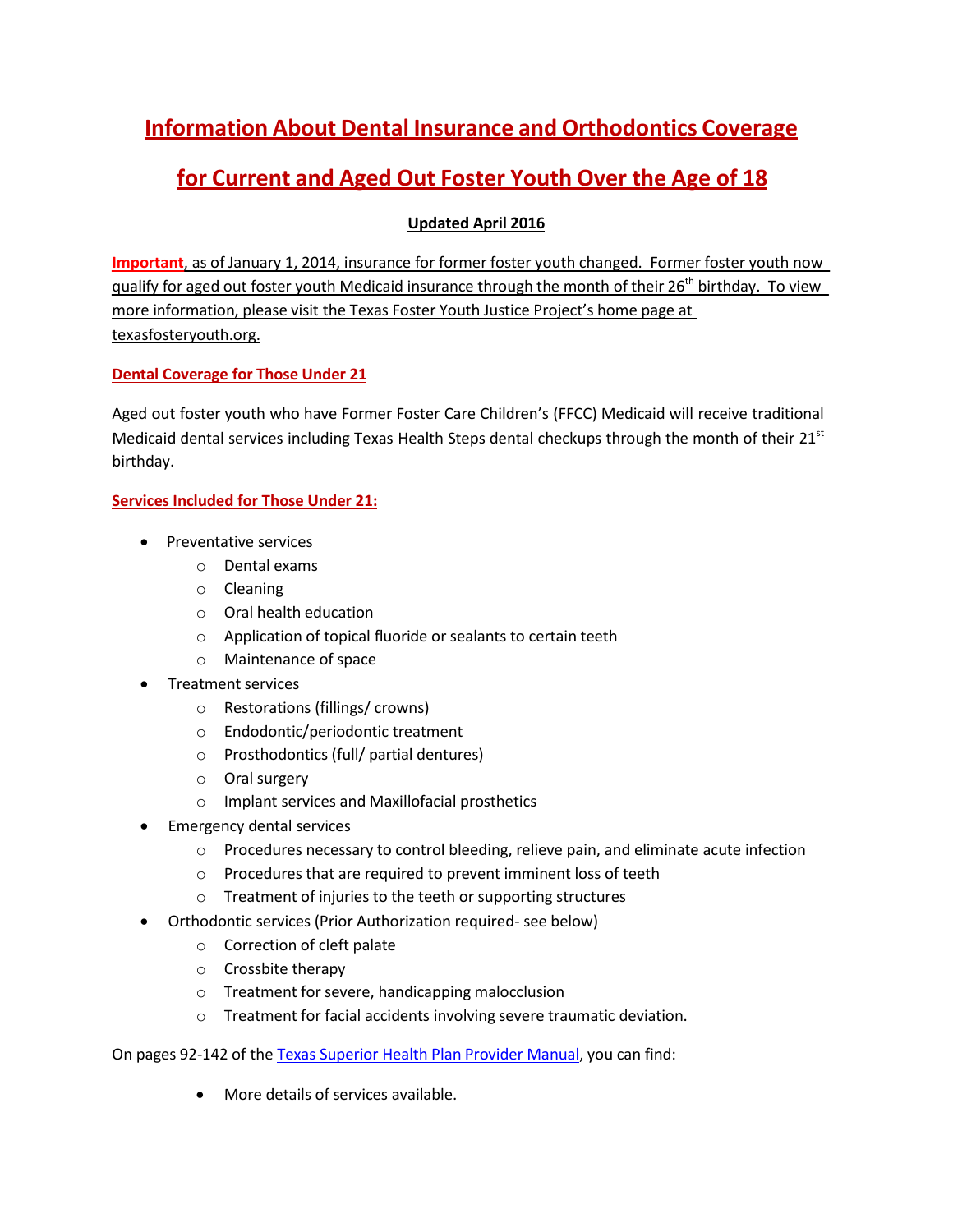- Whether prior authorization by the insurance company is required.
- How often you can obtain services.

### **Prior Authorization requirements for orthodontic services:**

Orthodontic services are subject to a pre-authorization review and are based on medical necessity. When a member goes to their general dentist and the dentist feels there is a need for orthodontic services, they can then send you to an orthodontic office that accepts your insurance. After the orthodontist has done an evaluation, they will send in the paperwork to request prior authorization and supporting documents to prove the medical necessity.

If Medicaid determines braces are not medically necessary and you are still in foster care, the judge in your CPS case may be able to order CPS to pay for braces if you are experiencing pain with chewing or other problems related to the position of your teeth or your teeth are noticeably poorly aligned. You should talk to your CASA, attorney ad litem or judge if you need braces.

If the judge orders CPS to pay for braces, your caseworker will need to submit the FORM 4116 Manual Pay Voucher, a signed copy of the court order directing that you, the foster youth, should be receiving orthodontic treatment (braces), proof that Medicaid denied the claim and invoices from the provider to the person responsible for processing payments in your CPS region.

If you are a current or former foster youth with braces who is being told incorrectly that you cannot receive adjustments or removal of braces for any reason, including because you are over 18 and are too old, **you should contact the Texas Foster Youth Justice Project toll free at 877-313-3688 or at [info@texasfosteryouth.org](mailto:info@texasfosteryouth.org) for assistance in resolving the issue.**

#### **Dental Coverage for Those Age 21-26**

Once you turn 21, you won't have dental insurance unless you choose a Medicaid insurance plan that has a value added service covering dental work. So when selecting a plan, if you want dental coverage, you need to see if the plan has it and what it covers. You should also review the other value added services on each possible plan. To view what services are available on your plan, view the link below for Star Medicaid information and select your county.

#### **Additional information:**

- DentaQuest/ Texas Superior Health Plan Provider Manual: [www.dentaquest.com/getattachment/State-Plans/Regions/texas/Dentists-Page/TX-Superior-](http://www.dentaquest.com/getattachment/State-Plans/Regions/texas/Dentists-Page/TX-Superior-Medicare-Me-740_February-26-2015.pdf)[Medicare-Me-740\\_February-26-2015.pdf](http://www.dentaquest.com/getattachment/State-Plans/Regions/texas/Dentists-Page/TX-Superior-Medicare-Me-740_February-26-2015.pdf)
- Dental Health Steps Dental Program: [www.dshs.state.tx.us/dental/thsteps\\_dental.shtm](http://www.dshs.state.tx.us/dental/thsteps_dental.shtm)
- DentaQuest Contacts by Regions: [dentaquest.com/getattachment/State-](file://///aus-dc03/users/KPfeiffer/TFYJP/website/dentaquest.com/getattachment/State-Plans/Regions/texas/Dentists-Page/Let-s-Talk/Let-s-Talk/429507_3_0_Texas-PR-Region-Udpate-6-25-2014.pdf)[Plans/Regions/texas/Dentists-Page/Let-s-Talk/Let-s-Talk/429507\\_3\\_0\\_Texas-PR-Region-Udpate-](file://///aus-dc03/users/KPfeiffer/TFYJP/website/dentaquest.com/getattachment/State-Plans/Regions/texas/Dentists-Page/Let-s-Talk/Let-s-Talk/429507_3_0_Texas-PR-Region-Udpate-6-25-2014.pdf)[6-25-2014.pdf](file://///aus-dc03/users/KPfeiffer/TFYJP/website/dentaquest.com/getattachment/State-Plans/Regions/texas/Dentists-Page/Let-s-Talk/Let-s-Talk/429507_3_0_Texas-PR-Region-Udpate-6-25-2014.pdf)
- STAR Medicaid information: [www.hhsc.state.tx.us/medicaid/managed-care/star/client](http://www.hhsc.state.tx.us/medicaid/managed-care/star/client-information.shtml)[information.shtml](http://www.hhsc.state.tx.us/medicaid/managed-care/star/client-information.shtml)
- STAR Health information: [www.dfps.state.tx.us/Child\\_Protection/Medical\\_Services/guide](http://www.dfps.state.tx.us/Child_Protection/Medical_Services/guide-star.asp)[star.asp](http://www.dfps.state.tx.us/Child_Protection/Medical_Services/guide-star.asp)